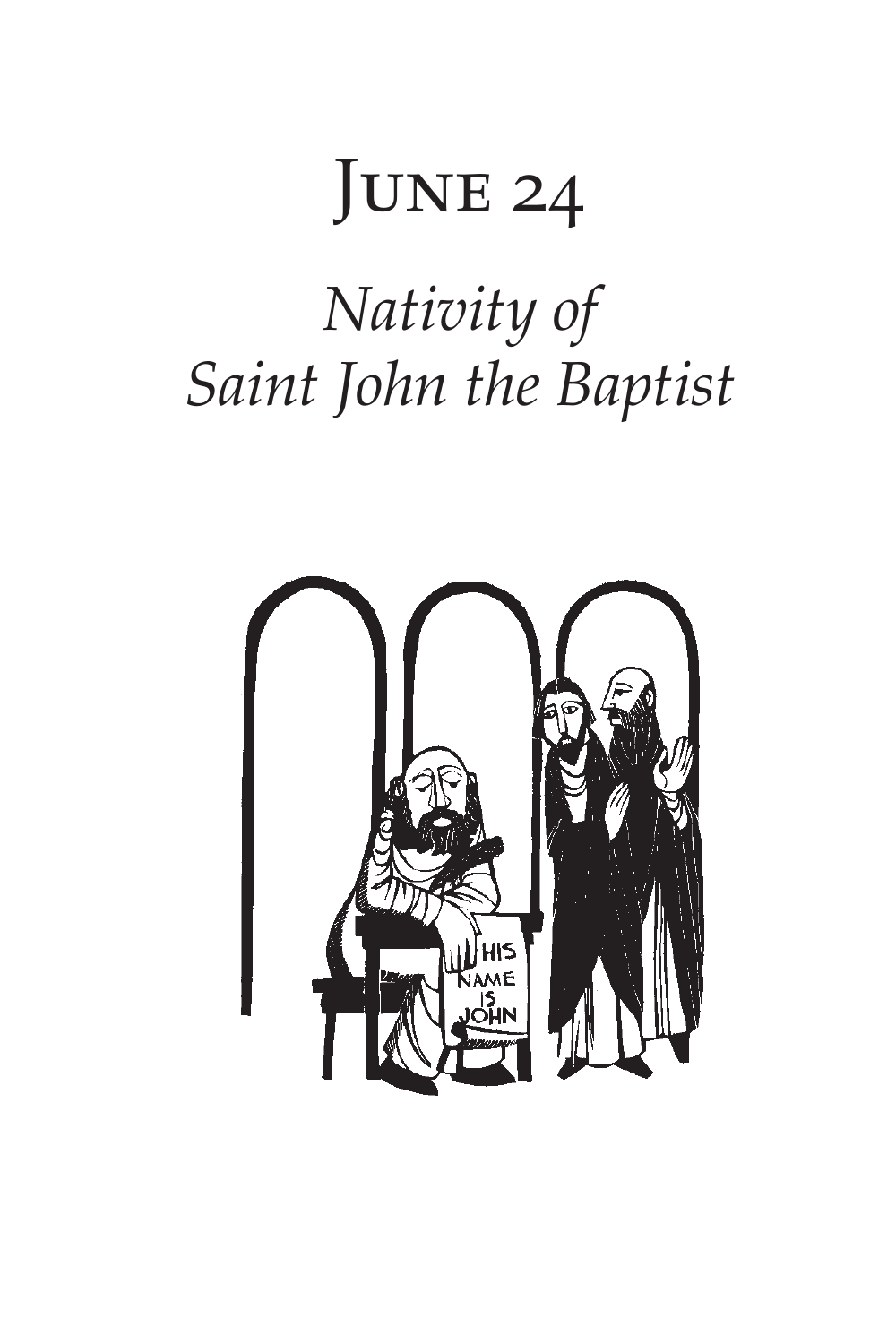## JUNE 24 EVENING PRAYER I Nativity of Saint John the Baptist

CALL TO WORSHIP (stand)



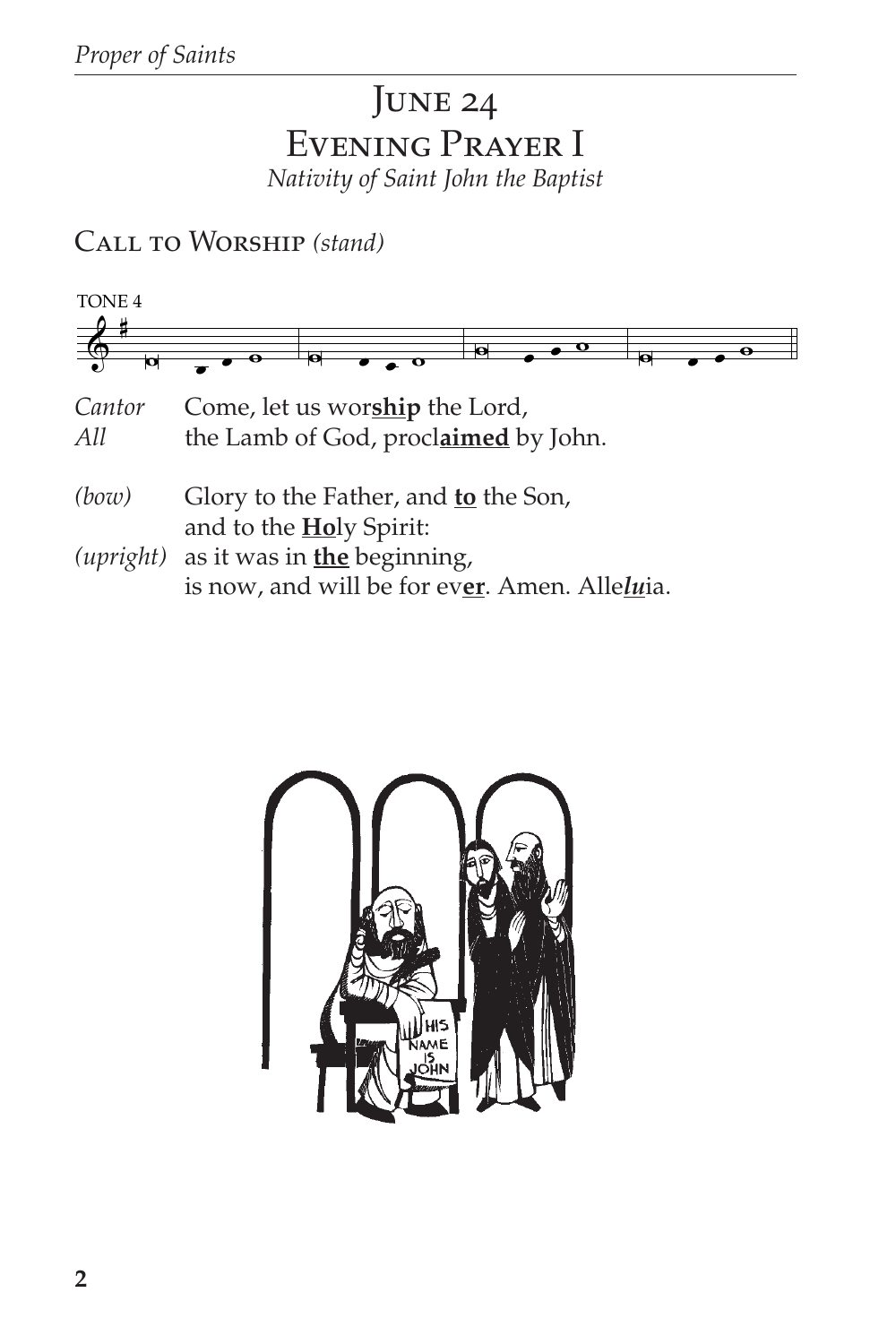## **HYMN**

#### $\spadesuit$  b b 4  $\frac{4}{4}$  . 4. 3. John, 2. With heav'n - ly 1. The Of **●** wo - man great still fore - run un - born, born mes shall ner sage yet œ œ œ œ nev of Ga - briel gave er the a be morn, came, right a the that his  $\spadesuit$  b  $\begin{array}{c|c|c|c|c|c} \hline \circ & \bullet & \bullet & \bullet \end{array}$ 4. great - er proph - et 3. wit - ness 2. John should be 1. her - ald of to the the the œ nœ œ œ than was he, whose might - y Word, is her - ald's name, and com - ing born; and light; and Christ, the œ œ œ œ faith - ful hearts shall with pro - phet - ic deeds Sun ex of  $\spadesuit$  $b$  e e e e 1. 2. 3. 4. alt nev - er ut - t'rance told all his the fame fail earth, ful - filled) that to with thanks and his œ œ œ œ great - er ac - tions than praise great wit - ness a his and <mark>е также</mark> proph - et's name. light man - i - fold. at to his hail. birth.

## **The Great Forerunner of the Morn**

Text: *Praecursor altus luminis*; St. Bede the Venerable, 673-735; tr. by John M. Neale, 1818-1866. Music: WINCHESTER NEW, LM.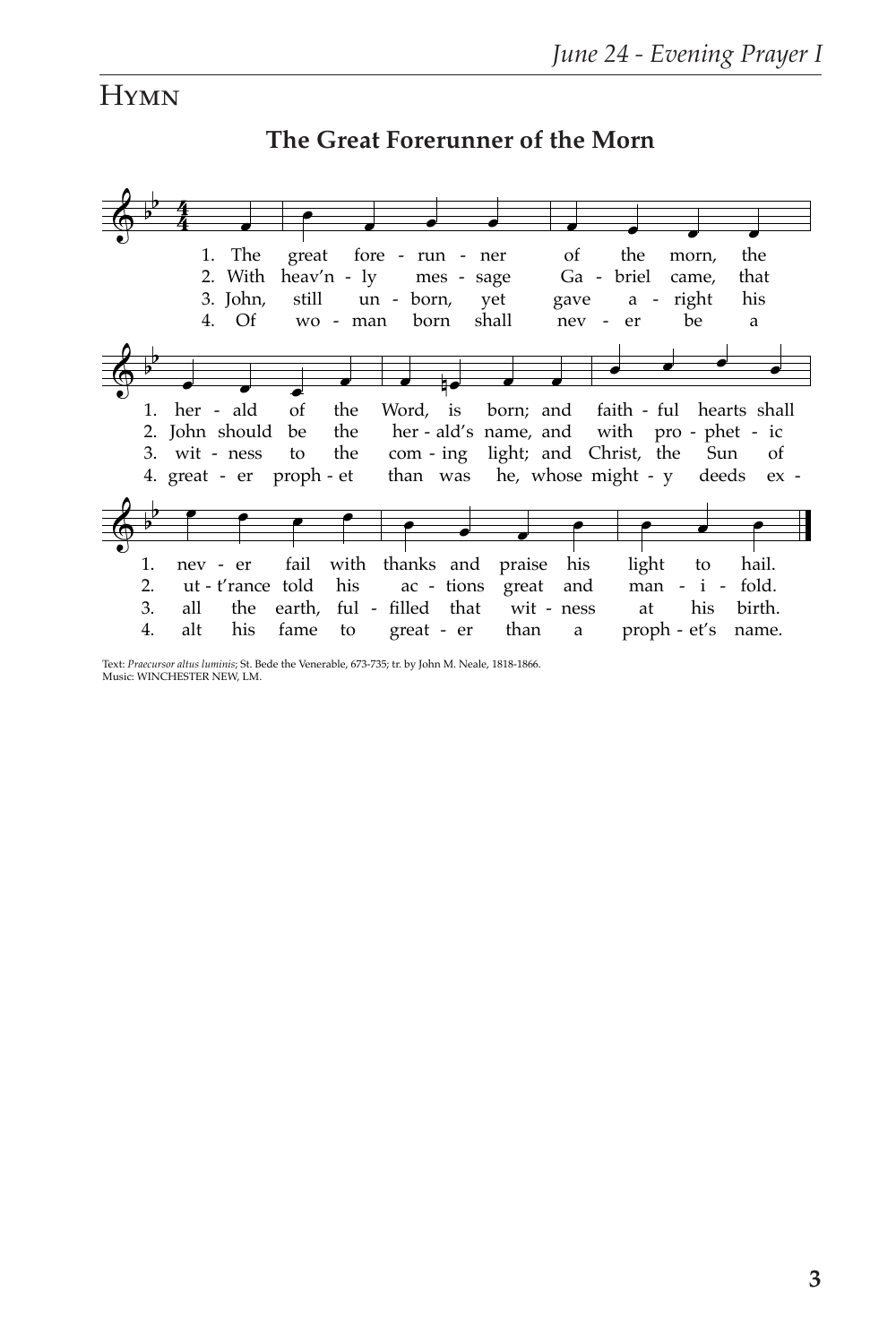Psalmody *(be seated)*

**Psalm 113**



*Antiphon* Elizabeth gave birth to a great man, **John** the Baptist. Isabel dio a luz a un gran hombre, Juan **el** Bautista.

#### *Cantor/All*

Alaben, siervos del Señor, alaben el Nombre **del** Señor. Bendito sea el Nombre del Señor ahora **y** por siempre. Desde la salida del sol hasta **su** ocaso, alabado sea el Nombre **del** Señor. The Lord towers **a**bove nations, God's glory shines o**ver** the heavens. Who compares **to** our God? Who is en**throned** so high? y se inclina para mirar desde cielo **a** la tierra? Levanta del polvo al desvalido, alza de la basu**ra** al pobre, para sentarlo **con** los nobles, con los más nobles **de** su pueblo. The childless, no lon**ger** alone, rejoice now in **man**y children. ¡Ale*lu*ya! *Servants of God, praise, praise the name of the Lord. Bless the Lord's name now and always. Praise the Lord's name here and in every place, from east to west. El Señor es excelso sobre todos los pueblos, su gloria sobre los cielos. ¿Quién como el Señor, Dios nuestro, que está entronizado en lo alto The Lord bends down to see heaven and earth, to raise the weak from the dust and lift the poor from the mire, to seat them with princes in the company of their leaders. Pone al frente de su casa a la estéril, madre feliz de hijos. Alleluia! Alleluia!*

¡Ale*lu*ya!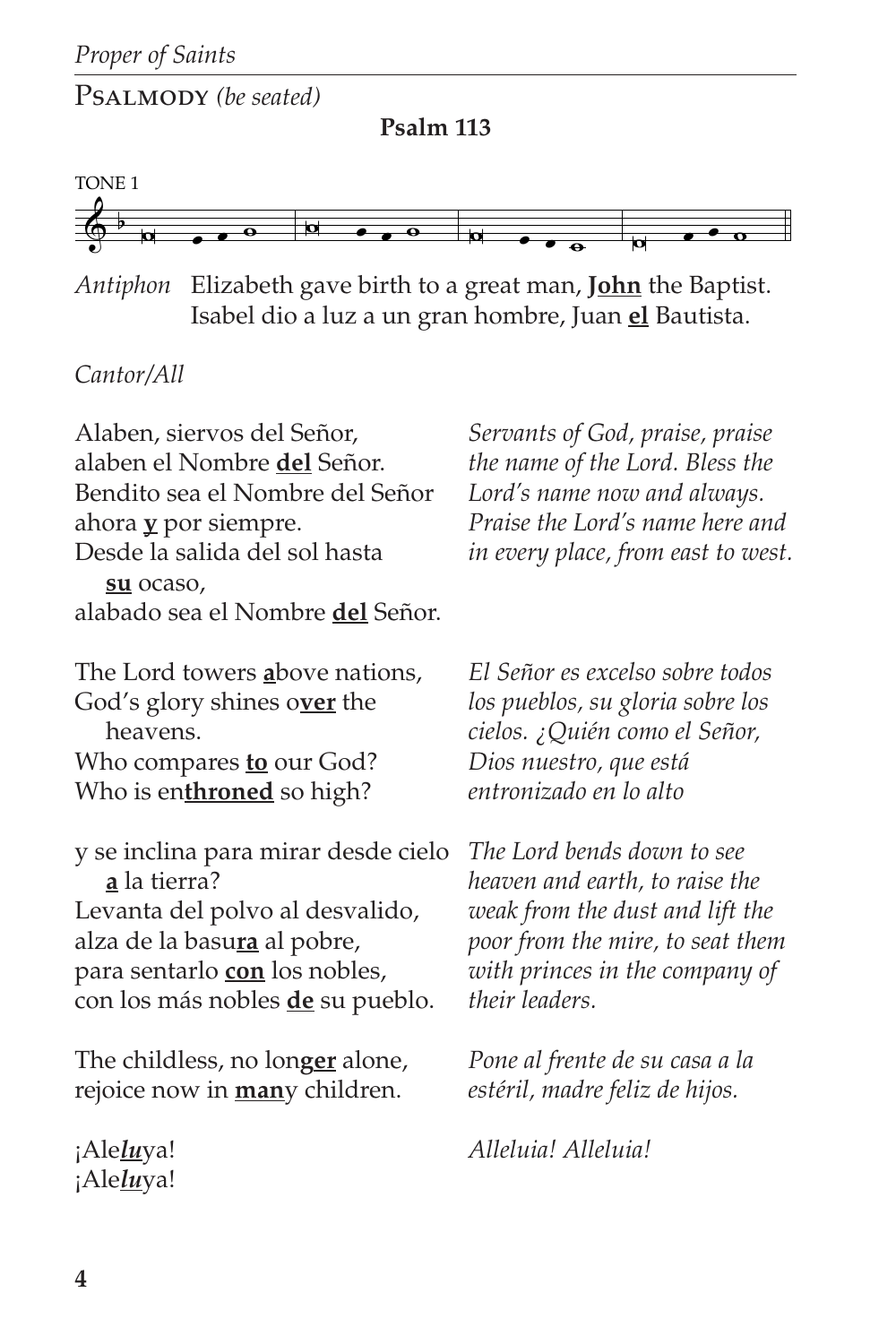#### **Psalm 146**

*Antiphon* John, the forerunner of the Lord, was born of an old and childless couple.



Text: Bernard Mischke, osc, © 2007, Crosier Fathers and Brothers. All rights reserved. Music: Eugene Lindusky, © 1965, Crosier Fathers and Brothers. All rights reserved.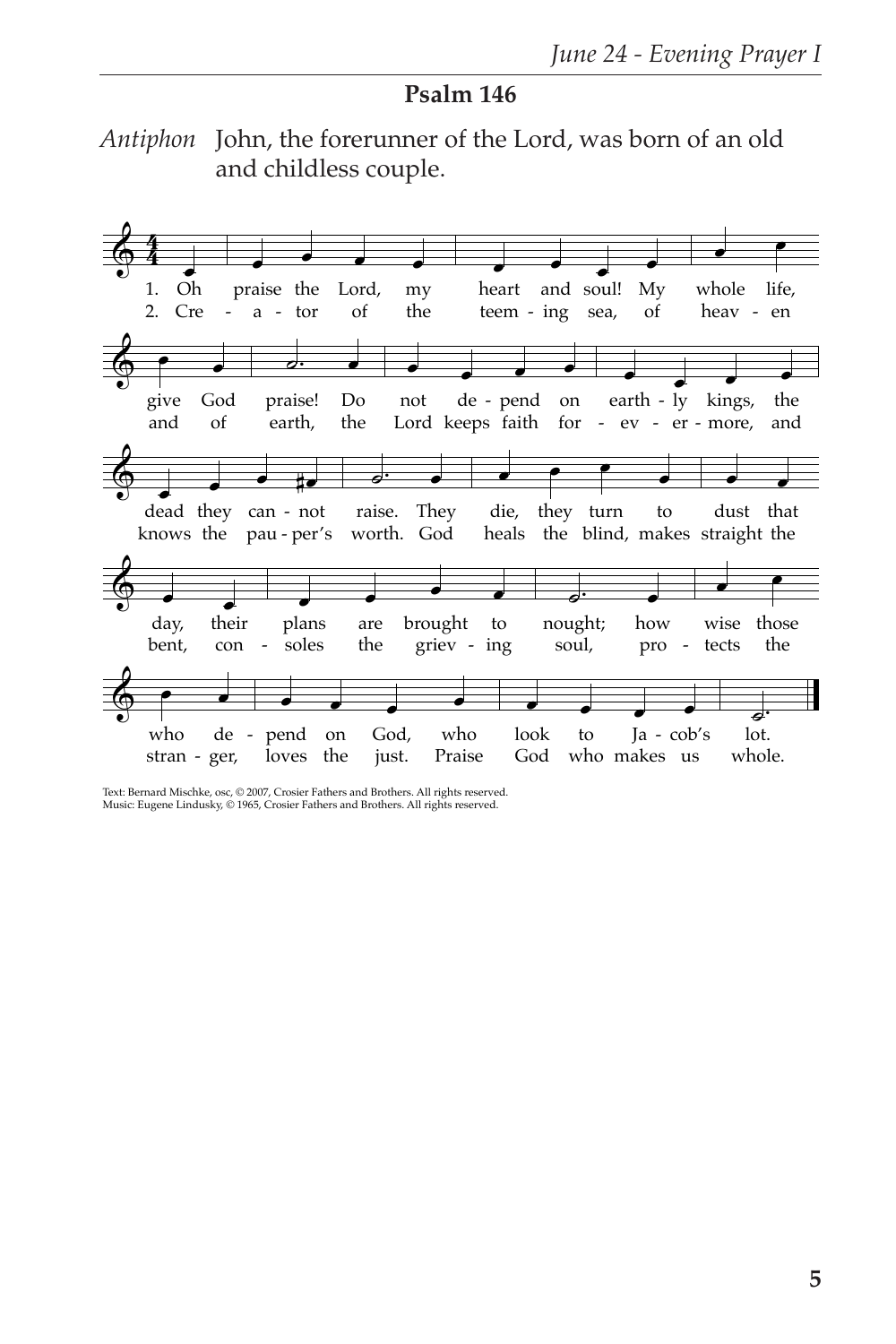#### **Ephesians 1:3–10**

*Please stand for this canticle of praise.*



*Antiphon* There is no one **born** of women greater than **John** the Baptist.

## *2 Choirs*

Bless God, the Father of our Lord **Je**sus Christ, who blessed us from heaven through Christ with every blessing **of** the spirit.

Before laying the **world's** foundation, God chose us in Christ to live a pure and **ho**ly life.

God determined **out** of love to adopt us through **Je**sus Christ for the praise and glory **of** that grace granted us in **the** Beloved.

By Christ's blood we **were** redeemed, our sins forgiven through extra**va**gant love.

With perfect wis**dom** and insight God freely displayed the mystery of what was al**ways** intended: a plan for the full**ness** of time to unite the entire uni**verse** through Christ.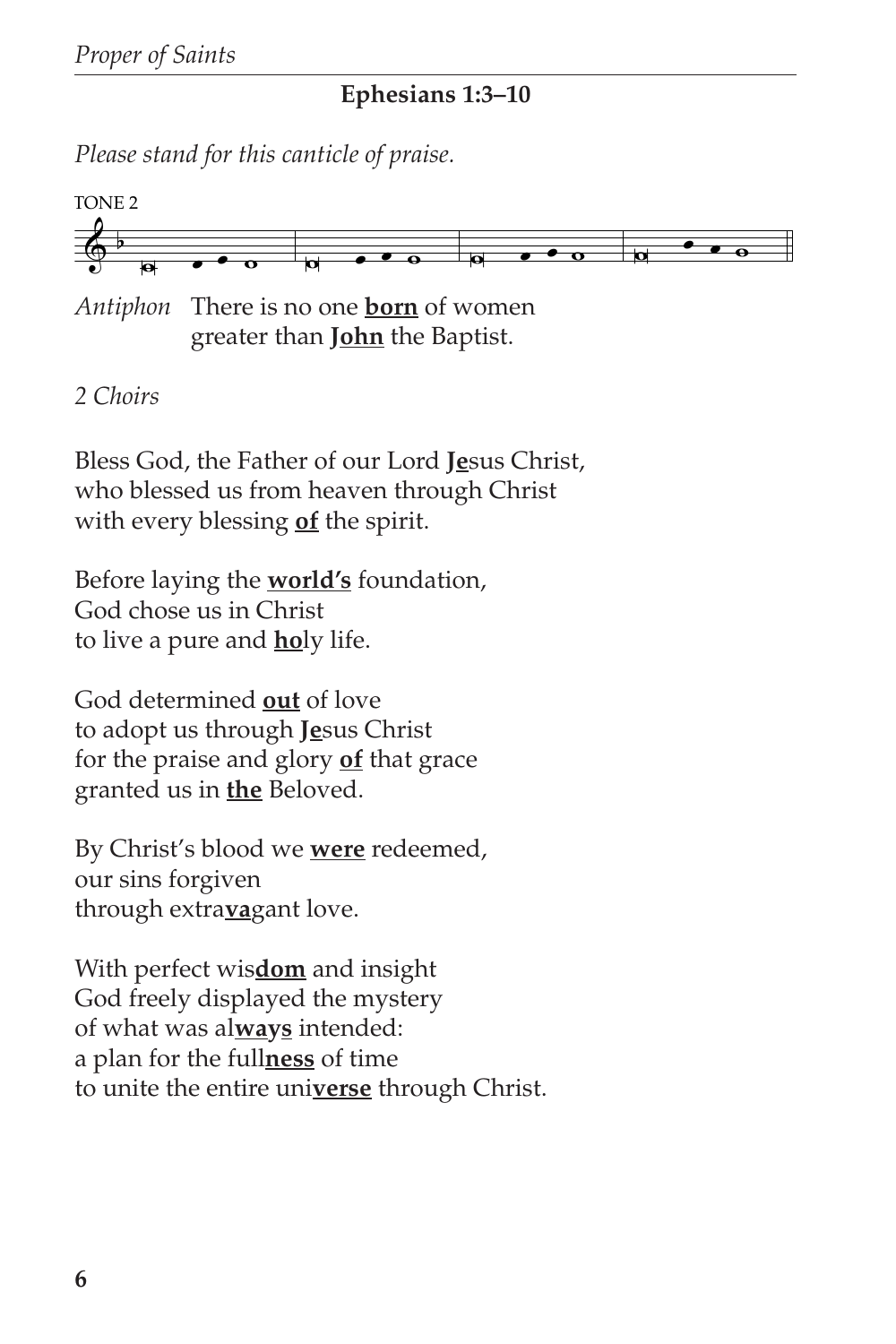## Psalmody Doxology



*All (bow)* Glory to the Father, and **to** the Son, and to the **Ho**ly Spirit:

*(upright)* as it was in **the** beginning, is now, and will be for ev**er**. Amen.

Reading *(be seated)*

## **RESPONSORY**

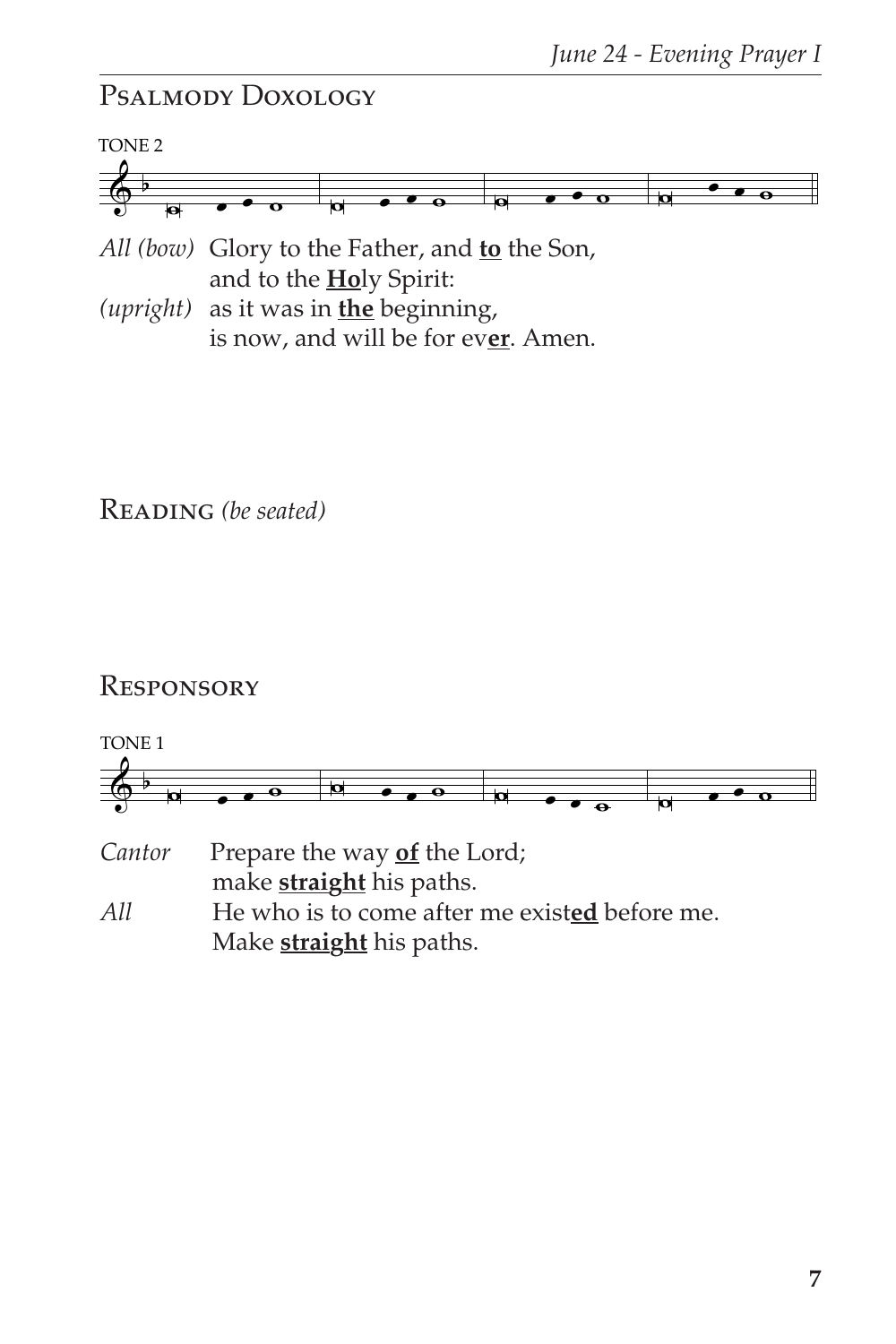## **CANTICLE OF MARY**

Zechariah entered the temple of the Lord, and the Antiphon angel Gabriel appeared to him, standing on the right of the altar of incense.

| all<br>Sing with glad-ness o - ver - flow-ing;<br>1.<br>my be - $ing$ ,<br>God all - $ho - ly$ ,<br>ev - er<br>mind - ful<br>2.<br>Gra-cious is<br>our<br>Gath-'ring ev - 'ry ser - vant hum - ble,<br>scat - t'ring all the<br>3.<br>Faith - ful<br>God for $-ev - er$ ,<br>the proph - ets<br>4.<br>is<br>our<br>as<br>Mar - vels yet be - yond our<br>bless<br>God's<br>name!<br>know - ing<br>1.<br>2.<br>who, with mer - cy for<br><sub>of</sub><br>need,<br>the<br>$low - ly$<br>our<br>$\circ$ of<br>lift - ing up the<br>frail who stum - ble,<br>heart,<br>3. proud<br>prom - is - es for - sak - ing nev - er,<br>4. long fore - told, |
|--------------------------------------------------------------------------------------------------------------------------------------------------------------------------------------------------------------------------------------------------------------------------------------------------------------------------------------------------------------------------------------------------------------------------------------------------------------------------------------------------------------------------------------------------------------------------------------------------------------------------------------------------|
|                                                                                                                                                                                                                                                                                                                                                                                                                                                                                                                                                                                                                                                  |
|                                                                                                                                                                                                                                                                                                                                                                                                                                                                                                                                                                                                                                                  |
|                                                                                                                                                                                                                                                                                                                                                                                                                                                                                                                                                                                                                                                  |
|                                                                                                                                                                                                                                                                                                                                                                                                                                                                                                                                                                                                                                                  |
|                                                                                                                                                                                                                                                                                                                                                                                                                                                                                                                                                                                                                                                  |
|                                                                                                                                                                                                                                                                                                                                                                                                                                                                                                                                                                                                                                                  |
|                                                                                                                                                                                                                                                                                                                                                                                                                                                                                                                                                                                                                                                  |
|                                                                                                                                                                                                                                                                                                                                                                                                                                                                                                                                                                                                                                                  |
|                                                                                                                                                                                                                                                                                                                                                                                                                                                                                                                                                                                                                                                  |
|                                                                                                                                                                                                                                                                                                                                                                                                                                                                                                                                                                                                                                                  |
|                                                                                                                                                                                                                                                                                                                                                                                                                                                                                                                                                                                                                                                  |
|                                                                                                                                                                                                                                                                                                                                                                                                                                                                                                                                                                                                                                                  |
|                                                                                                                                                                                                                                                                                                                                                                                                                                                                                                                                                                                                                                                  |
|                                                                                                                                                                                                                                                                                                                                                                                                                                                                                                                                                                                                                                                  |
|                                                                                                                                                                                                                                                                                                                                                                                                                                                                                                                                                                                                                                                  |
|                                                                                                                                                                                                                                                                                                                                                                                                                                                                                                                                                                                                                                                  |
|                                                                                                                                                                                                                                                                                                                                                                                                                                                                                                                                                                                                                                                  |
| pro - claim.<br>will<br>Sing your prais - es<br>fu - ture<br>1.<br>$a - ges$                                                                                                                                                                                                                                                                                                                                                                                                                                                                                                                                                                     |
|                                                                                                                                                                                                                                                                                                                                                                                                                                                                                                                                                                                                                                                  |
| 2. would the faint - ing<br>feed. Fa - vor - ing<br>hun - gry<br>my                                                                                                                                                                                                                                                                                                                                                                                                                                                                                                                                                                              |
| 3. let - ting might - y<br>ones de - part, grant - ing weak - ness                                                                                                                                                                                                                                                                                                                                                                                                                                                                                                                                                                               |
| wit - nessed by the<br>saints<br>of<br>old.<br>Keep - ing trust<br>4.<br>$e -$                                                                                                                                                                                                                                                                                                                                                                                                                                                                                                                                                                   |
|                                                                                                                                                                                                                                                                                                                                                                                                                                                                                                                                                                                                                                                  |
|                                                                                                                                                                                                                                                                                                                                                                                                                                                                                                                                                                                                                                                  |
|                                                                                                                                                                                                                                                                                                                                                                                                                                                                                                                                                                                                                                                  |
| 1. might - i - ly!<br>has<br>done<br>God<br>great<br>things<br>for<br>me!                                                                                                                                                                                                                                                                                                                                                                                                                                                                                                                                                                        |
| pov - er - ty,<br>has<br>things<br>God<br>done<br>great<br>for<br>me!<br>2.                                                                                                                                                                                                                                                                                                                                                                                                                                                                                                                                                                      |
|                                                                                                                                                                                                                                                                                                                                                                                                                                                                                                                                                                                                                                                  |
| things<br>3.<br>God<br>has<br>done<br>for<br>$\overline{\text{vic}}$ - to - rv,<br>great<br>me!                                                                                                                                                                                                                                                                                                                                                                                                                                                                                                                                                  |

Text: Delores Dufner, OSB. Copyright © 1995, Sisters of St. Benedict. Published by World Library Publications, a division of GIA Publications, Inc. All rights reserved. Reprinted with permission under OneLicense.net, #A-7

**INTERCESSIONS OUR FATHER CONCLUDING PRAYER**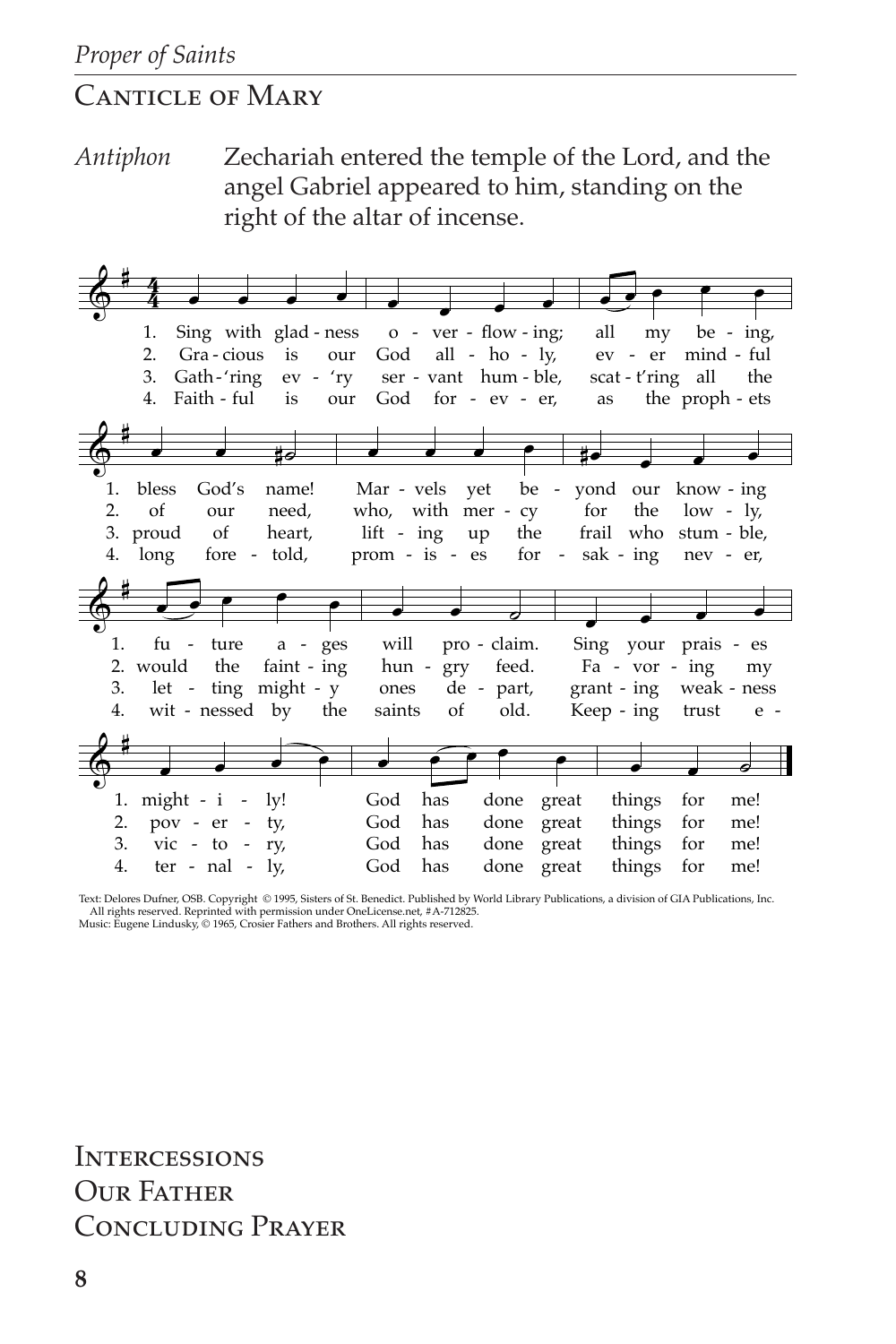## JUNE 24 MORNING PRAYER Nativity of Saint John the Baptist

CALL TO WORSHIP (stand)



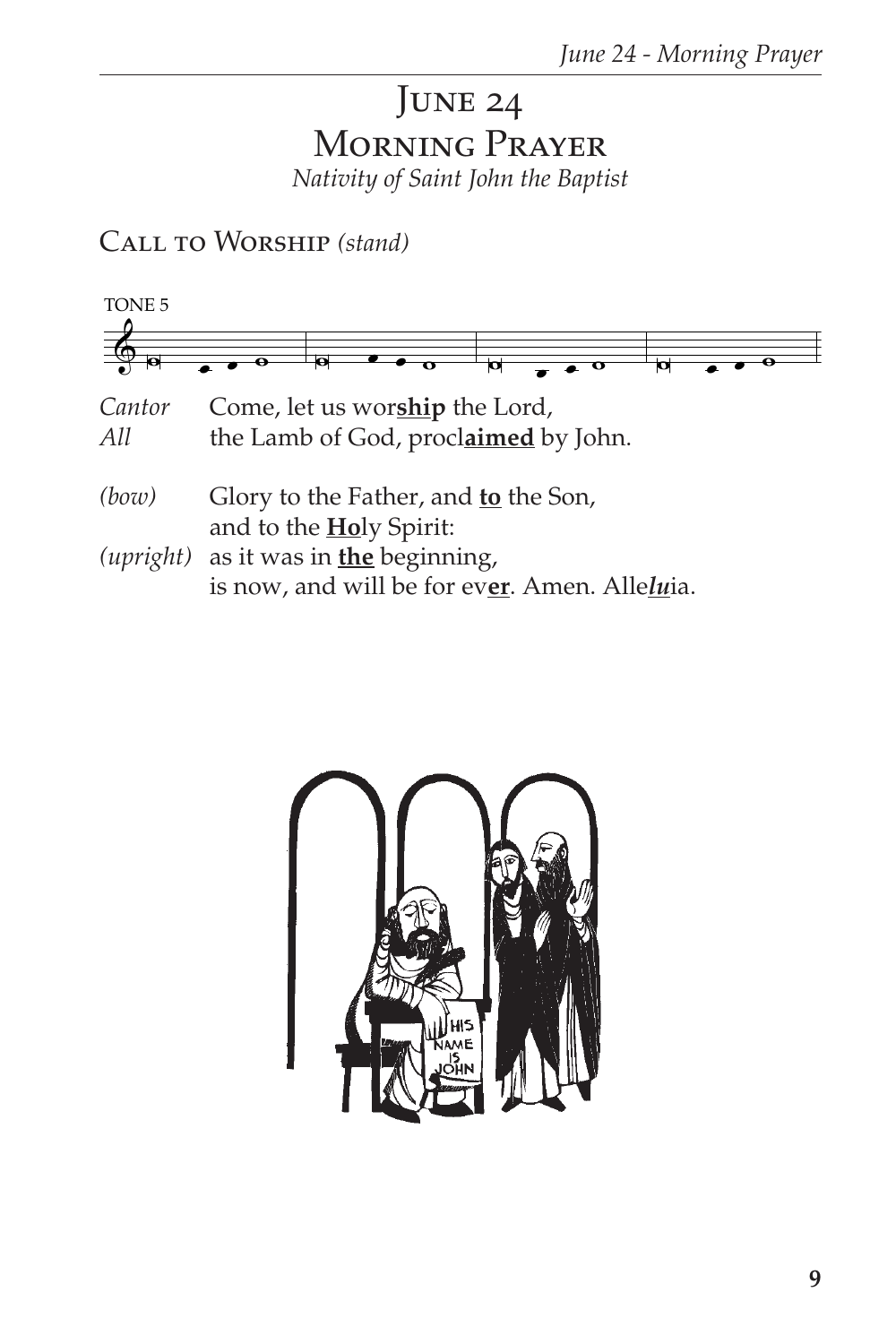## **HYMN**

## The Angel's Promise

|    | 1.<br>The      | an - gel's                       | prom - ise      |               |             | to                        | a speech-less<br>fa - ther         |                                          |  |  |  |
|----|----------------|----------------------------------|-----------------|---------------|-------------|---------------------------|------------------------------------|------------------------------------------|--|--|--|
|    | The<br>2.      | rug - ged                        | des - ert       |               |             |                           | yields the reed un -<br>shak - en, |                                          |  |  |  |
|    | 3.<br>John     | pen - tance                      |                 |               | to<br>a     | watch - ful<br>peo - ple, |                                    |                                          |  |  |  |
|    | This<br>4.     | hum - ble                        | ser - vant,     |               |             | <sub>of</sub><br>least    | all<br>the<br>King-dom,            |                                          |  |  |  |
|    | 5.<br>$Do -$   | breaks forth,                    |                 |               |             | ra - di - ant God's       | fa - vor,                          |                                          |  |  |  |
|    |                |                                  |                 |               |             |                           |                                    |                                          |  |  |  |
|    |                |                                  |                 |               |             |                           |                                    |                                          |  |  |  |
|    |                |                                  |                 |               |             |                           |                                    |                                          |  |  |  |
| 1. | comes          | ful<br>to<br>$\frac{1}{2}$       | fill - ment     |               | for         | a                         | bar - ren                          | moth - er:                               |  |  |  |
| 2. | voice          | the<br><sub>of</sub>             | Com - $ing$ ,   |               | prom - ised |                           | by                                 | I<br>sai - ah:<br>$\Box$                 |  |  |  |
| 3. | and            | bap<br>by                        | $-$ tiz $-$ ing |               |             |                           | leads them through the             | $\text{Ior}$ - dan:                      |  |  |  |
| 4. |                | strong with the                  | pow - er        |               | prom - ised |                           | for                                | E<br>$-$ li $-$ jah,                     |  |  |  |
| 5. | meet - ing     | of                               | $u$ - $nion$ ,  |               |             | Fa - ther,                | Son,                               | Spir - it.<br>and                        |  |  |  |
|    |                |                                  |                 |               |             |                           |                                    |                                          |  |  |  |
|    |                |                                  |                 |               |             |                           |                                    |                                          |  |  |  |
|    |                |                                  |                 |               |             |                           |                                    |                                          |  |  |  |
|    |                |                                  |                 |               |             |                           |                                    |                                          |  |  |  |
|    |                |                                  |                 |               |             |                           |                                    |                                          |  |  |  |
| 1. | John           | the<br>is                        | child's         |               | name,       |                           | proph - et                         | the<br>of                                |  |  |  |
| 2. | "Fill          | 'ry<br>ev                        | val             |               | ley,        |                           | lev - el                           | 'ry<br>$ev -$                            |  |  |  |
| 3. | wa             | οf<br>ter                        | wait            |               | ing,        |                           | for                                | the<br>fire<br>and                       |  |  |  |
| 4. | pours          | the<br>out                       | Spir            |               | it          |                           | <sub>on</sub>                      | the<br>Son<br>Be                         |  |  |  |
| 5. | So             | let<br>us                        | praise          |               | God,        |                           | Lab                                | of<br>$-y$ - $\mathbf{r}$ - $\mathbf{r}$ |  |  |  |
|    |                |                                  |                 |               |             |                           |                                    |                                          |  |  |  |
|    |                |                                  |                 |               |             |                           |                                    |                                          |  |  |  |
|    |                |                                  |                 |               |             |                           |                                    |                                          |  |  |  |
| 1. | Most           |                                  |                 | of            | the         |                           |                                    | $\overline{\bullet}$<br>dom.             |  |  |  |
| 2. |                | High,<br>tain,"<br>$\frac{1}{2}$ | hope<br>sound   | <sub>of</sub> | the         | King <sup>1</sup>         |                                    | dom.                                     |  |  |  |
| 3. | moun           | it                               | born            | <sub>of</sub> | the         | King                      |                                    |                                          |  |  |  |
| 4. | Spir<br>$\log$ | ed,                              | Lamb            | <sub>of</sub> | the         | King<br>King              |                                    | dom.<br>dom.                             |  |  |  |

Text: Harry Hagan, OSB, b. 1947, © 1972, 2001, St. Meinrad Archabbey. Published by OCP Publications. All rights reserved. Reprinted with permission under LicenSingOnline, #U10230.<br>Music: CHRISTE SANCTORUM, 11 $111$ 15; La F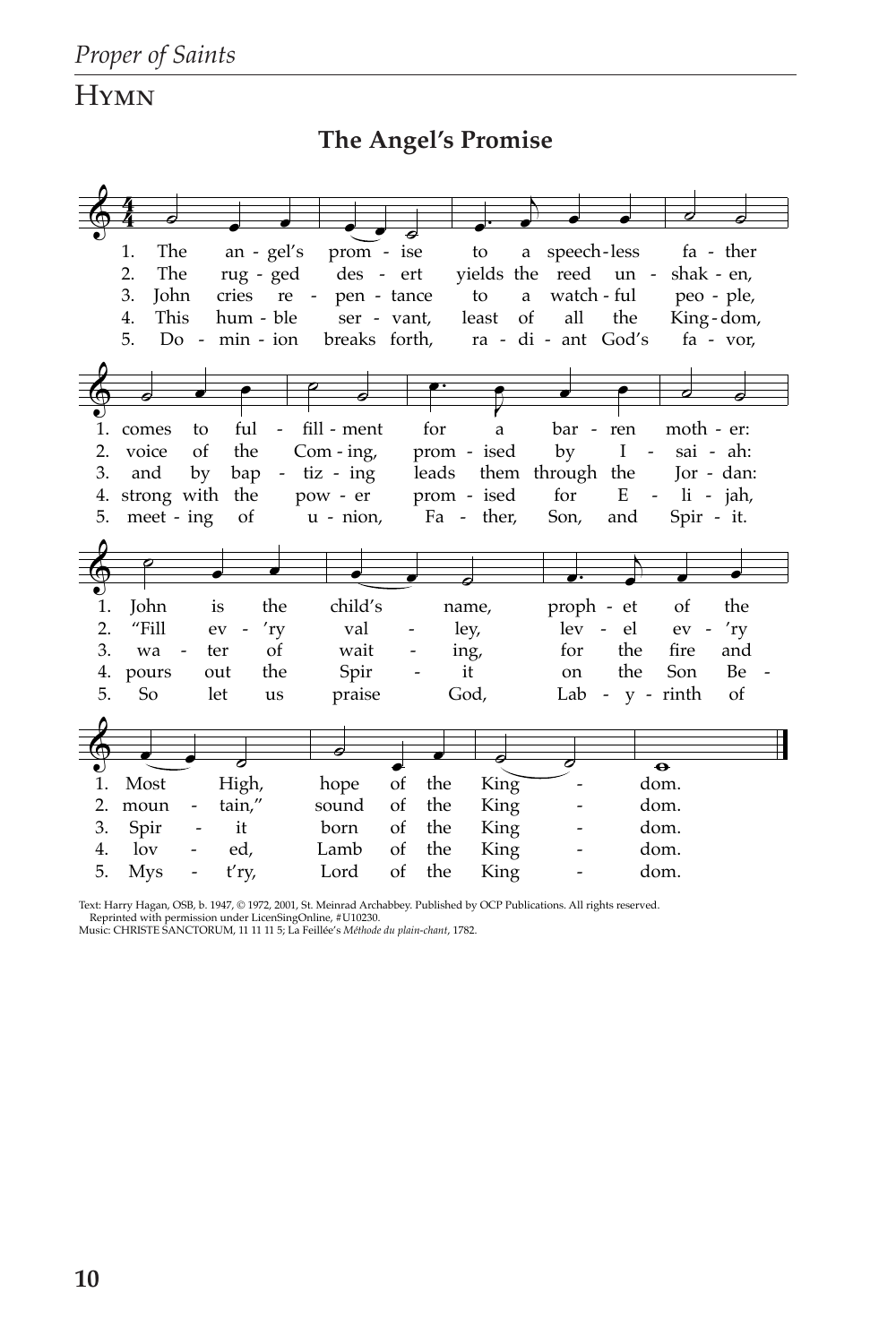## PSALMODY *(be seated)*

## **Psalm 63**

*Antiphon* You shall name the child John, and many will rejoice at his birth.



- 1. As a dry and weary desert land, so my soul is thirsting for my God, and my flesh is faint for the God I seek, for your love is more to me than life.
- 2. I think of you when at night I rest, I reflect upon your steadfast love, I will cling to you, O Lord my God, in the shadow of your wings I sing.
- 3. I will bless your name all the days I live, I will raise my hands and call on you, my joyful lips shall sing your praise, you alone have filled my hungry soul.

Text and music: Marty Haugen, © 1982, GIA Publications, Inc. All rights reserved. Used with permission under OneLicense.net, #A-712825.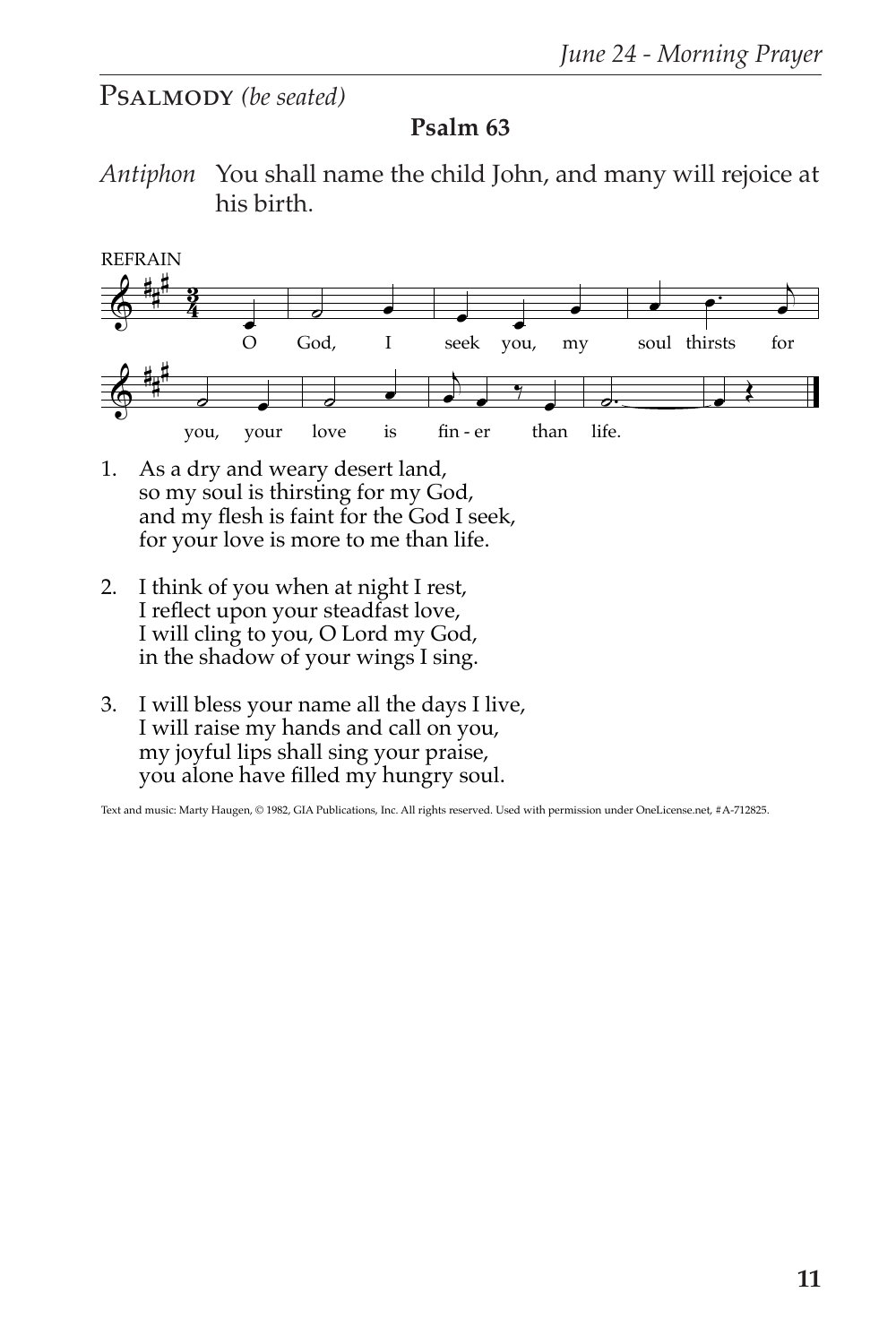

**Daniel 3:56–88**

*Antiphon* In the spirit and power **of** Elijah, he will go before the Lord to prepare a people wor**thy** of him.

#### *2 Choirs*

Bless God bey**ond** the stars. Give **praise** and glory. Bless God, heav**en** and earth. Give praise and glo**ry** for ever.

Bless God, an**gels** of God. Give **praise** and glory. Bless God, **high**est heavens. Give **praise** and glory.

Bless God, wa**ters** above. Give **praise** and glory. Bless God, spir**its** of God. Give **praise** and glory.

Bless God, **sun** and moon. Give **praise** and glory. Bless God, **stars** of heaven. Give praise and glo**ry** for ever.

Bless God, rain**storm** and dew. Give **praise** and glory. Bless God, **gales** and winds. Give **praise** and glory.

Bless God, **fire** and heat. Give **praise** and glory. Bless God, **frost** and cold. Give **praise** and glory.

Bless God, **dew** and snow. Give **praise** and glory. Bless God, **ice** and cold. Give **praise** and glory.

Bless God, **frost** and sleet. Give **praise** and glory. Bless God, **night** and day. Give **praise** and glory.

Bless God, **light** and darkness. Give **praise** and glory. Bless God, light**ning** and clouds. Give praise and glo**ry** for ever.

Bless God, **earth** and sea. Give **praise** and glory. Bless God, moun**tains** and hills. Give **praise** and glory.

⇒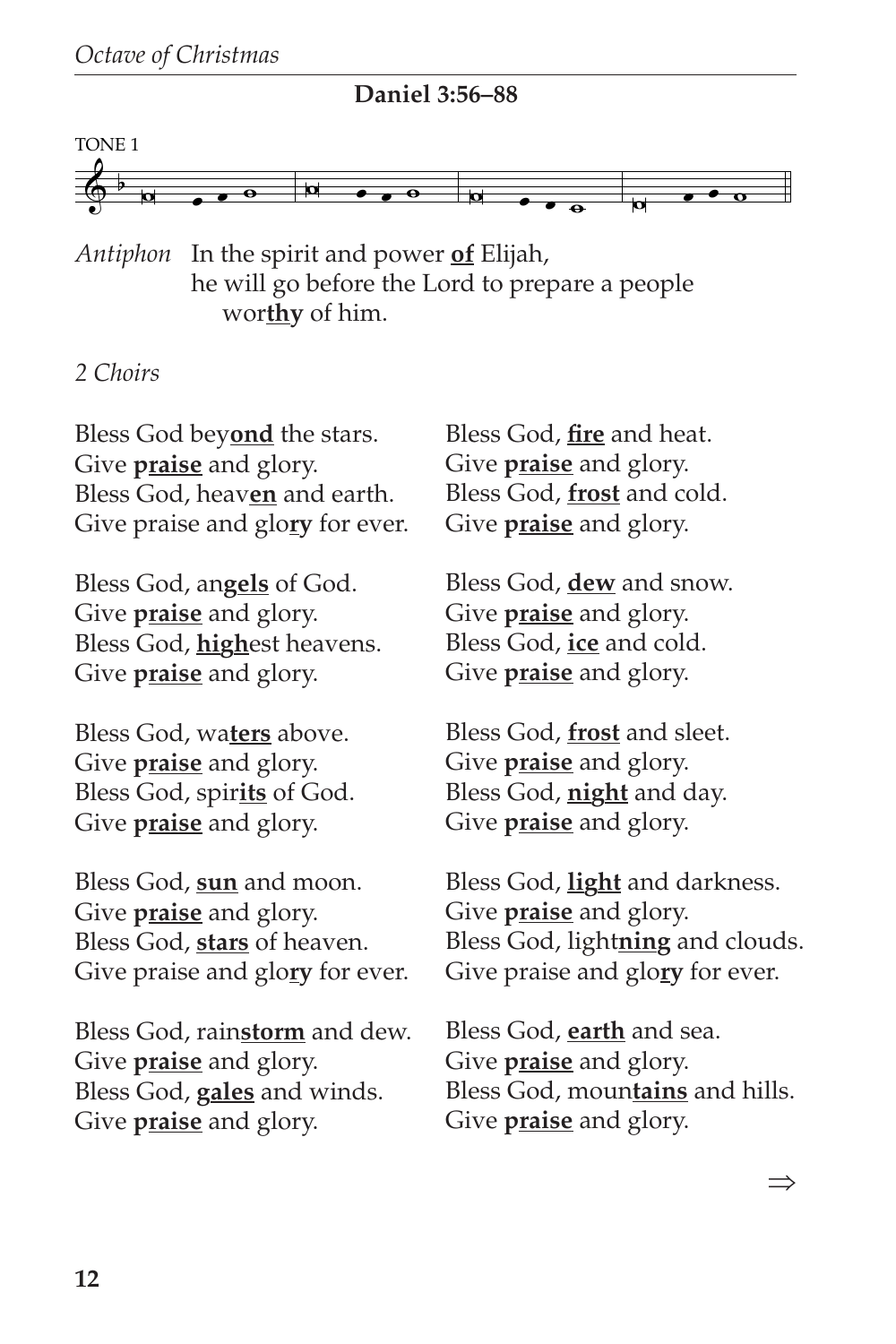

Bless God, **trees** and plants. Give **praise** and glory. Bless God, foun**tains** and springs. Give **praise** and glory.

Bless God, riv**ers** and seas. Give **praise** and glory. Bless God, fish**es** and whales. Give **praise** and glory.

Bless God, birds **of** the air. Give **praise** and glory. Bless God, beasts **of** the earth. Give praise and glo**ry** for ever.

Bless God, chil**dren** of earth. Give **praise** and glory. Bless God, **Is**rael. Give **praise** and glory.

Bless God, **priests** of God. Give **praise** and glory. Bless God, ser**vants** of God. Give **praise** and glory.

Bless God, just and faithful souls. Give **praise** and glory. Bless God, holy and humble hearts. Give **praise** and glory. Bless God, Hananiah, Azari**ah**, and Mishael. Give praise and glo**ry** for ever.

Bless God bey**ond** the stars. Give **praise** and glory. Bless God, heav**en** and earth. Give praise and glo**ry** for ever.

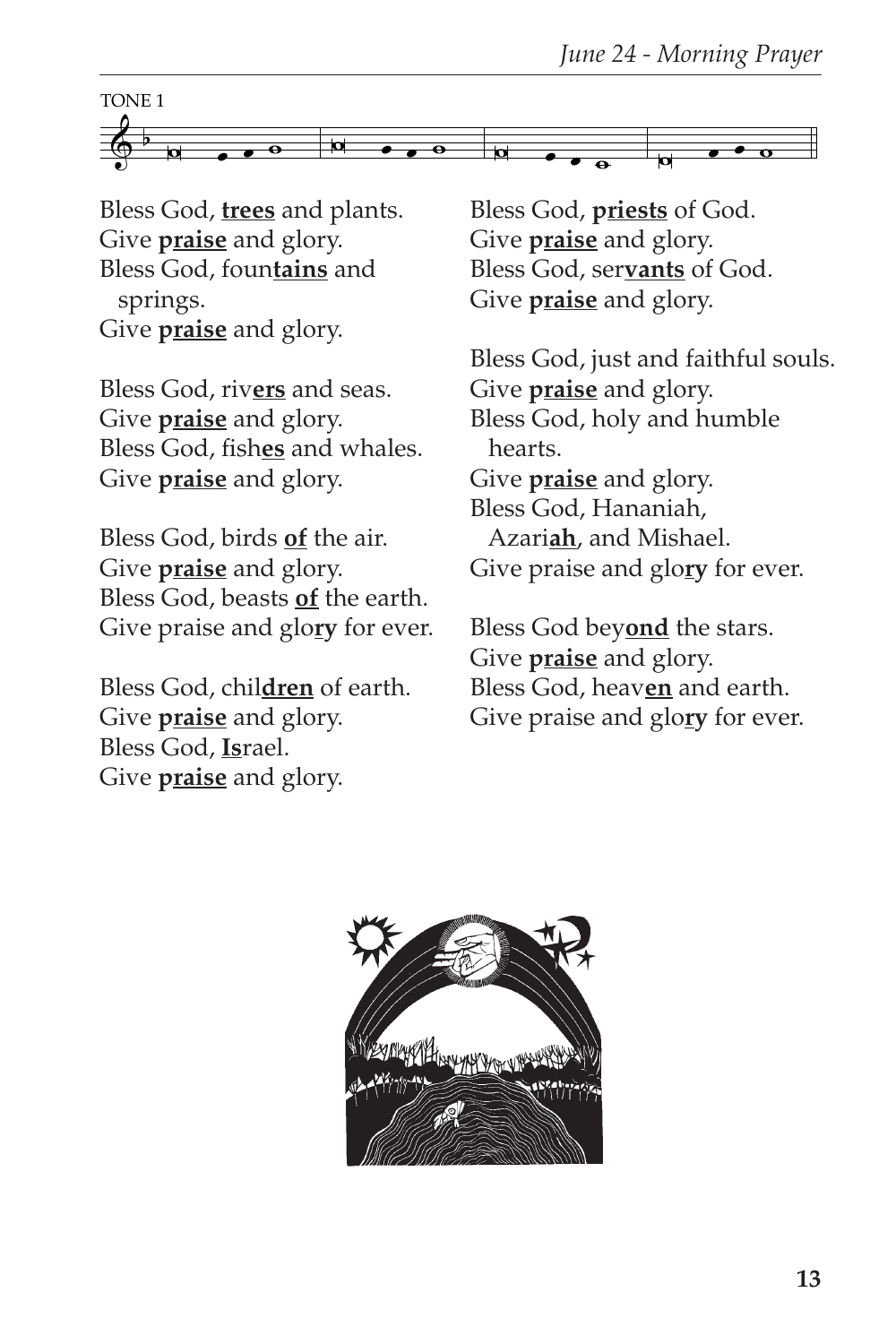**Psalm 149**

*Please stand for this psalm of praise.*



*Antiphon* You shall be called the prophet of **the** Most High, Te llamarán profeta **del** Altísimo.

## *Cantor/All*

Canten al Señor un **can**to nuevo, su alabanza en la asamblea **de** los fieles. Alégrese Israel por su Creador, salten de gozo los hijos de Sión **por** su Rey; alaben su Nombre con danzas, tocando tambor**es** y cítaras;

The Lord delights in saving a **help**less people. Revel in God's glory, join in **clan** by clan. Shout praise **from** your throat, sword flash**ing** in hand

para tomar venganza de las naciones, y aplicar el castigo **a** los pueblos; para atar a sus reyes con cadenas y a sus nobles con espos**as** de hierro; para aplicarles la senten**cia** escrita: ¡qué honor para to**dos** sus fieles!

Alle*lu*ia! Alle*lu*ia!

*Sing a new song, you faithful, praise God in the assembly. Israel, rejoice in your maker, Zion, in your king. Dance in the Lord's name, sounding harp and tambourine.*

*porque el Señor ama a su pueblo y corona con su victoria a los humildes. Que los justos celebren su gloria y lo aclamen aun en sus lechos: con vítores a Dios en su garganta, y espadas de dos filos en las manos,*

*to discipline nations and punish the wicked, to shackle their kings and chain their leaders, and execute God's sentence. You faithful, this is your glory!*

*¡Aleluya! ¡Aleluya!*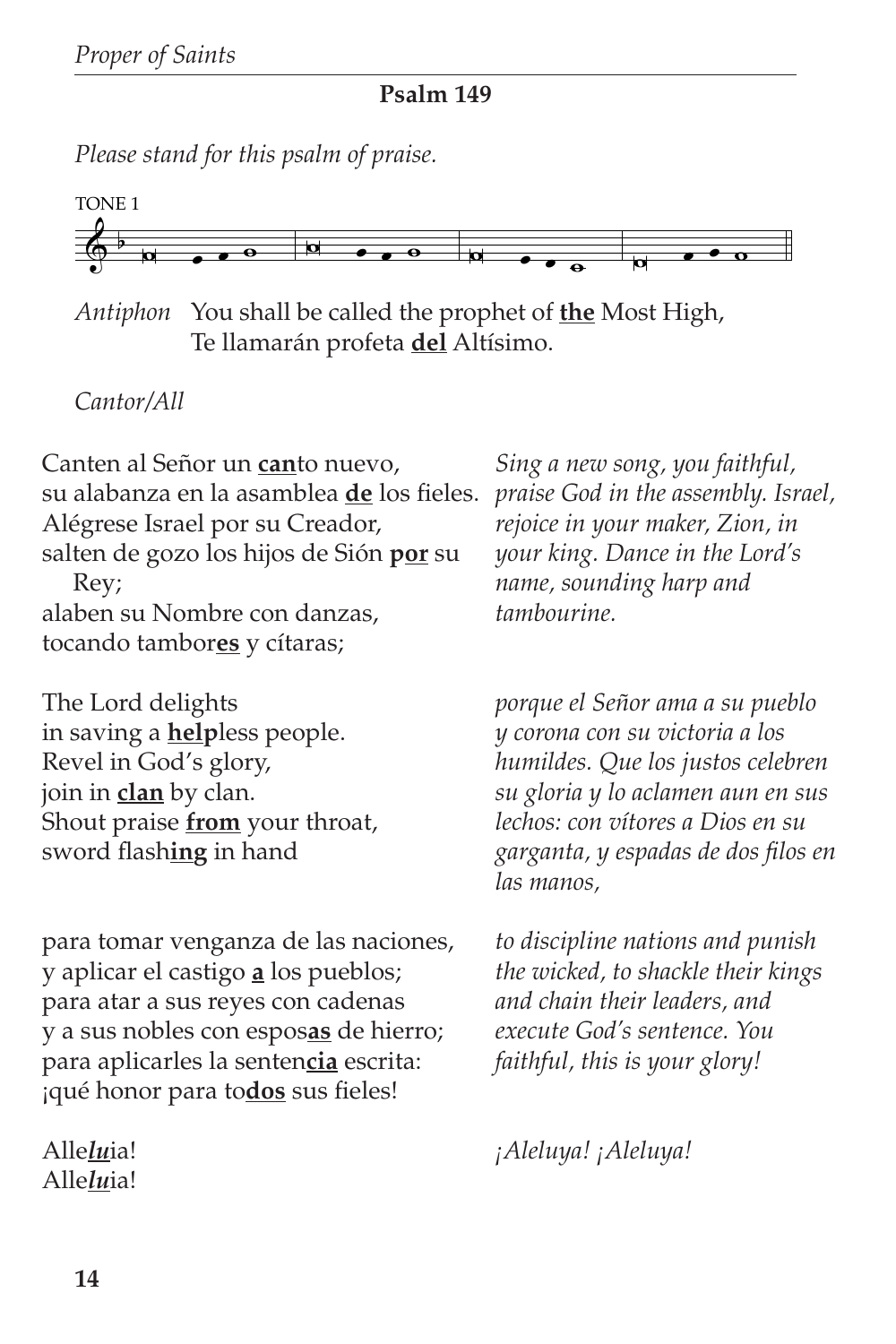## Psalmody Doxology



- *All (bow)* Glory to the Father, and **to** the Son, and to the **Ho**ly Spirit:
- *(upright)* as it was in **the** beginning, is now, and will be for ev**er**. Amen.

Reading *(be seated)*

#### **RESPONSORY**